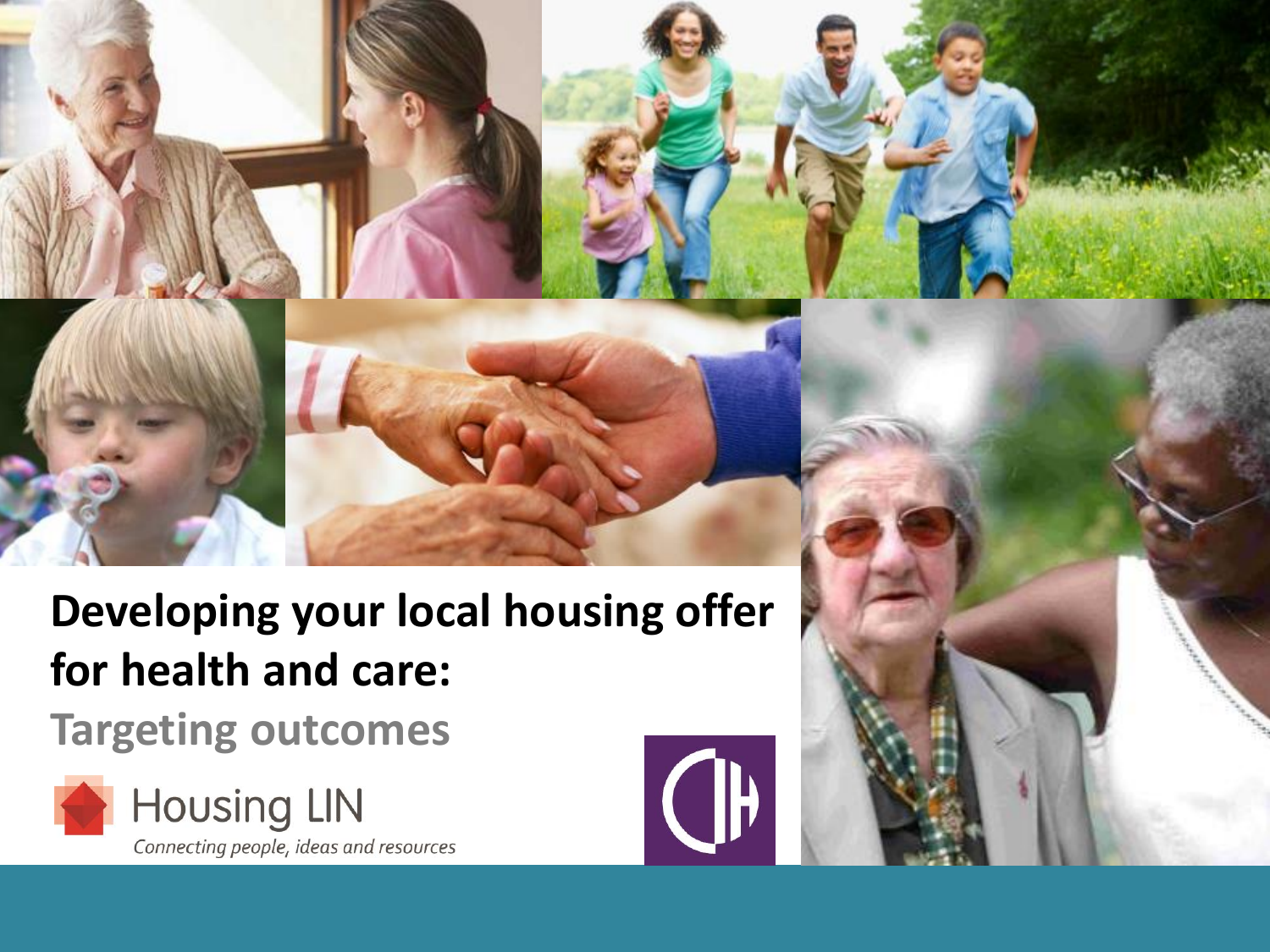CIH and the Housing Learning and Improvement Network (LIN) have developed a [n](http://www.cih.co.uk/policy/display/vpathDCR/templatedata/cih/policy/data/Health_and_care_-_the_role_of_housing)umb[er](http://www.cih.co.uk/policy/display/vpathDCR/templatedata/cih/policy/data/Health_and_care_-_the_role_of_housing) of publicati[on](http://www.cih.co.uk/policy/display/vpathDCR/templatedata/cih/policy/data/Health_and_care_-_the_role_of_housing)s looking at how to increase and improve effective working between housing, health and care (see [CIH's](http://www.cih.co.uk/policy/display/vpathDCR/templatedata/cih/policy/data/Health_and_care_-_the_role_of_housing) [health](http://www.cih.co.uk/policy/display/vpathDCR/templatedata/cih/policy/data/Health_and_care_-_the_role_of_housing) [and](http://www.cih.co.uk/policy/display/vpathDCR/templatedata/cih/policy/data/Health_and_care_-_the_role_of_housing) [wellbeing](http://www.cih.co.uk/policy/display/vpathDCR/templatedata/cih/policy/data/Health_and_care_-_the_role_of_housing) [pages](http://www.cih.co.uk/policy/display/vpathDCR/templatedata/cih/policy/data/Health_and_care_-_the_role_of_housing) for more). CIH has also developed [support](http://www.cih.co.uk/consultancyservices/healthandwellbeing) for local housing authorities and housing provider partners to shape housing offers to make to health and care commissioners locally.

The challenge facing health and care bodies is huge, with the drive for £20bn efficiencies in the NHS, and increasing demand on restricted budgets for social care. New ways of working are needed, that shift the focus to better health and wellbeing, preventing or delaying ill health, reducing demand for health/ care interventions. To be involved in this, housing professionals need to become experts at engaging with health and care decision makers on their terms and addressing their specific targets and drivers; making it easy for them to identify housing based solutions and know where and to whom to turn. This includes looking at what collectively housing and support providers can offer to health and care in the local area.

The aim of this paper is to provide a tool to help that process. It provides a chart to help to clarify and articulate how housing and related support services can deliver the specific outcomes required of health and care partners through the national frameworks. It does this by:

- Identifying the relevant outcomes in the national frameworks (across health, public health and social care)
- Identifying housing services and related support solutions that provide housing based solutions/ contribute to health and wellbeing outcomes
- Signposting to existing national evidence that gives background evidence, and modelling the key elements that the offer should contain
- Linking to tools that can help to: demonstrate demand, quality of services, efficiencies and outcomes (economic and social impacts)

Your local housing offer will most usefully pick up the outcomes and domains which address the more specific local priorities as set out in local CCG commissioning priorities, the Health and Wellbeing Board's joint health and wellbeing strategies and other appropriate local strategies covering care and support.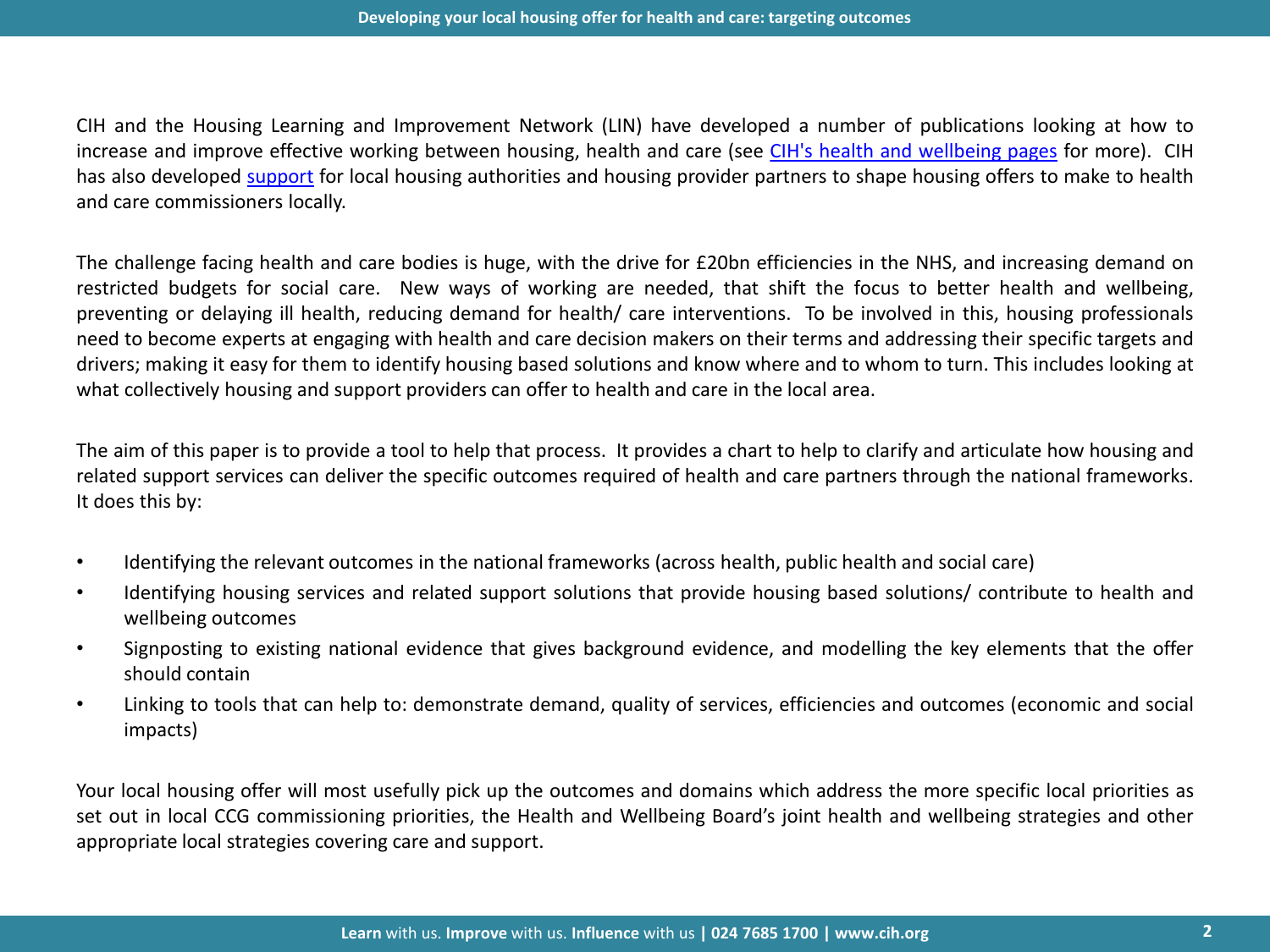| <b>Public health</b><br><b>outcomes</b><br>framework<br>2013-16                                                                                                                                                                    | <b>Health</b><br>outcomes<br>framework<br>2013-14                                                                                                                                                                                         | <b>Adult social care</b><br>outcomes issued<br>2013-14                                                                                                                                                                                                                                                                                                                                                                                                                                                                                                                   | <b>Housing contribution</b>                                                                                                                                                                                                                                                                                                                                                                                                                                                                                                                                                                                                                                                                                                                                                                                        | <b>Housing support contribution</b>                                                                                                                                                                                                                                                                                                                                                                                                                                                                                                                                                                                                                                                                                                                                                                                                                                                                                                                                                                       | <b>Evidence sources</b>                                                                                                                                                                                                                                                                                                                                                                                                                                                                                                                                                                                                                       | <b>Cost and</b><br>benefit analysis                                                                                                                                                                                                                                                                   | <b>Outcomes</b><br>measures and<br><b>Social Return On</b><br><b>Investment</b>                                                                                                                                                                                                                                                                                                                                                                                                                        |
|------------------------------------------------------------------------------------------------------------------------------------------------------------------------------------------------------------------------------------|-------------------------------------------------------------------------------------------------------------------------------------------------------------------------------------------------------------------------------------------|--------------------------------------------------------------------------------------------------------------------------------------------------------------------------------------------------------------------------------------------------------------------------------------------------------------------------------------------------------------------------------------------------------------------------------------------------------------------------------------------------------------------------------------------------------------------------|--------------------------------------------------------------------------------------------------------------------------------------------------------------------------------------------------------------------------------------------------------------------------------------------------------------------------------------------------------------------------------------------------------------------------------------------------------------------------------------------------------------------------------------------------------------------------------------------------------------------------------------------------------------------------------------------------------------------------------------------------------------------------------------------------------------------|-----------------------------------------------------------------------------------------------------------------------------------------------------------------------------------------------------------------------------------------------------------------------------------------------------------------------------------------------------------------------------------------------------------------------------------------------------------------------------------------------------------------------------------------------------------------------------------------------------------------------------------------------------------------------------------------------------------------------------------------------------------------------------------------------------------------------------------------------------------------------------------------------------------------------------------------------------------------------------------------------------------|-----------------------------------------------------------------------------------------------------------------------------------------------------------------------------------------------------------------------------------------------------------------------------------------------------------------------------------------------------------------------------------------------------------------------------------------------------------------------------------------------------------------------------------------------------------------------------------------------------------------------------------------------|-------------------------------------------------------------------------------------------------------------------------------------------------------------------------------------------------------------------------------------------------------------------------------------------------------|--------------------------------------------------------------------------------------------------------------------------------------------------------------------------------------------------------------------------------------------------------------------------------------------------------------------------------------------------------------------------------------------------------------------------------------------------------------------------------------------------------|
| Domain 2:<br>health<br>improvement<br>Self-reported<br>wellbeing<br>Domain 4:<br>health care,<br>public health<br>and<br>preventing<br>premature<br>mortality<br>Health<br>related<br>quality of life<br>for older<br>people (TBD) | Domain 2:<br>enhancing<br>quality of life<br>for people<br>with long<br>term<br>conditions<br>Health<br>related<br>quality of life<br>for people<br>with long<br>term<br>conditions<br>Health<br>related<br>quality of life<br>for carers | Domain 1:<br>enhancing quality of<br>life for people with<br>care and support<br>needs<br>Social care related<br>quality of life<br>Proportion of<br>people using<br>services who have<br>control over their<br>life<br>Proportion of<br>people using social<br>care who receive<br>self directed support<br>and those receiving<br>direct payments (to<br>be revised 2014/15)<br>Carer reported<br>quality of life<br>Proportion of<br>people who use<br>services and their<br>carers, who<br>reported that they<br>had as much social<br>contact as they<br>would like | Decent housing and<br>Lifetime homes<br>standard (LHS)<br>Energy efficiency<br>$\bullet$<br>Accessible<br>neighbourhoods and<br>good facilities<br>$\bullet$<br>Sheltered/extra care<br>housing<br>Decent and accessible<br>housing in accessible,<br>safe neighbourhoods<br>with good connections/<br>facilities contribute to<br>health and wellbeing. It<br>enables people to<br>maintain networks and<br>independence, supports<br>healthy lifestyles (eg<br>exercise in green spaces).<br>Reduces/ prevents need<br>for greater care<br>interventions, and<br>support<br>Community resources on<br>estates provide the<br>venue and focal point for<br>local social activity and<br>engagement, and<br>opportunities for<br>developing social and<br>community networks/<br>participation (social<br>capital) | Adaptations<br>$\bullet$<br>Housing support<br>Sheltered/extra care<br>housing<br>Adaptations and housing<br>support / sheltered and extra<br>care housing enable people to<br>cope with daily living activities<br>for longer, maintained in their<br>home and close to existing<br>networks of support. Reduces<br>need for intensive care, allows<br>for better delivery of care and<br>health interventions in/closer<br>to the home<br>Suitably adapted and accessible<br>housing supports carers to<br>maintain their own safety and<br>health/ enables the person<br>cared for to continue/ learn<br>tasks of daily living<br>Supported housing, and<br>sheltered/extra care housing<br>provide an environment in<br>which shared and communal<br>activities (both spontaneous<br>and organised) can be<br>delivered and enjoyed<br>Facilities and activities are also<br>available for wider community<br>use, and activities that benefit<br>residents and people living in<br>the neighbourhood | <b>DCLG Research into</b><br>the financial<br>benefits of the<br>supporting people<br>programme (2009)<br><b>Audit Commission</b><br><b>Supporting People</b><br>review report (2009)<br>APPG Housing and<br>care for older<br>people,<br>Living well at home<br>inquiry report<br>(2011)<br>CIEH, Housing<br><b>Health and Safety</b><br><b>Rating System and</b><br>cost appraisal toolkit<br>CBI, The right care in<br>the right place<br>(2012)<br><b>Integrated Care</b><br>Network,<br>Commissioning<br>housing support for<br>health and<br>wellbeing (2008)<br>Housing LIN, Health,<br>wellbeing and the<br>older people's<br>agenda. | Demonstrate<br>the local costs<br>and benefits.<br>Housing<br>partners to<br>establish costs<br>of services that<br>comprise the<br>housing offer<br>Use tools to<br>evaluate what<br>this can bring in<br>terms of<br>efficiencies<br>and/ or savings<br>to partners in<br>return for<br>investment. | Demonstrate<br>local<br>performance and<br>outcomes<br>measurements,<br>social impacts,<br>and<br>personalisation<br>of services<br>Housing partners<br>to identify the<br>deliverable<br>outcomes from<br>services under<br>the housing<br>offer, against the<br>outcomes and<br>targets of<br>investing<br>partners<br>Personalisation<br>of services -<br>housing partner<br>to identify the<br>input of service<br>users into the<br>evaluation of<br>outcomes and<br>effectiveness of<br>services |

**Learn** with us. **Improve** with us. **Influence** with us **| 024 7685 1700 | www.cih.org**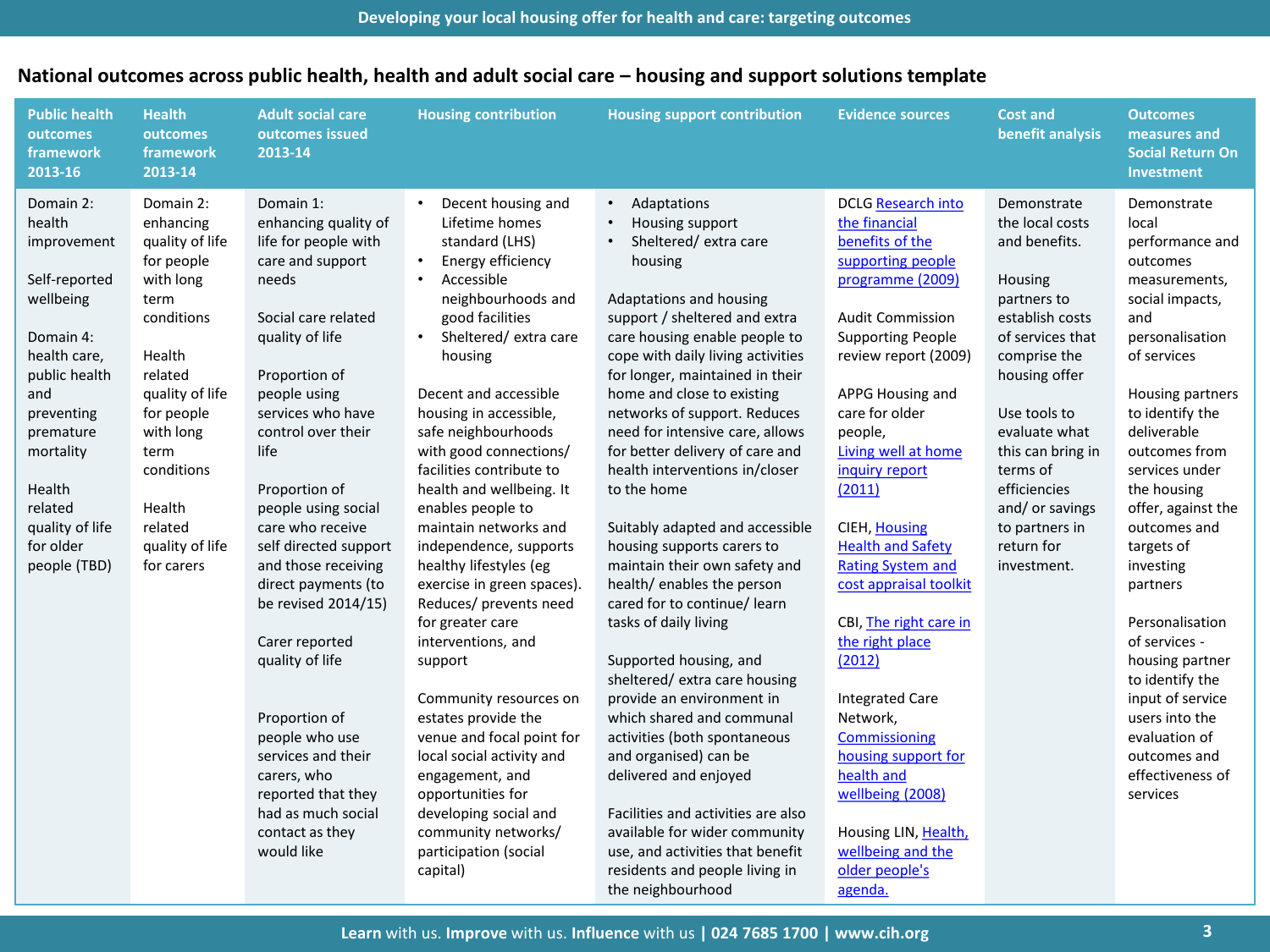| <b>Public health</b><br>outcomes<br>framework<br>2013-16                                                                            | <b>Health</b><br>outcomes<br>framework<br>2013-14                                                                                                                                                                                                                                                                                                                                                                                                           | <b>Adult social care</b><br>outcomes issued<br>2013-14                                                                                                                                                                                                                                                    | <b>Housing contribution</b>                                                                                                                                                                                                                                                              | <b>Housing support contribution</b>                                                                                                                                                                                                                                                                                                                                                                                                                                                                                                                                              | <b>Evidence sources</b>                                                                                                                                                                                                                                                                                                                                                                                                                                                                                                                                   | <b>Cost and</b><br>benefit analysis                                                                                                                                                                                                                                                      | <b>Outcomes</b><br>measures and<br><b>SROI</b>                                                                                                                                                                                                                                                                                                                                                                                                                                                                                                                               |
|-------------------------------------------------------------------------------------------------------------------------------------|-------------------------------------------------------------------------------------------------------------------------------------------------------------------------------------------------------------------------------------------------------------------------------------------------------------------------------------------------------------------------------------------------------------------------------------------------------------|-----------------------------------------------------------------------------------------------------------------------------------------------------------------------------------------------------------------------------------------------------------------------------------------------------------|------------------------------------------------------------------------------------------------------------------------------------------------------------------------------------------------------------------------------------------------------------------------------------------|----------------------------------------------------------------------------------------------------------------------------------------------------------------------------------------------------------------------------------------------------------------------------------------------------------------------------------------------------------------------------------------------------------------------------------------------------------------------------------------------------------------------------------------------------------------------------------|-----------------------------------------------------------------------------------------------------------------------------------------------------------------------------------------------------------------------------------------------------------------------------------------------------------------------------------------------------------------------------------------------------------------------------------------------------------------------------------------------------------------------------------------------------------|------------------------------------------------------------------------------------------------------------------------------------------------------------------------------------------------------------------------------------------------------------------------------------------|------------------------------------------------------------------------------------------------------------------------------------------------------------------------------------------------------------------------------------------------------------------------------------------------------------------------------------------------------------------------------------------------------------------------------------------------------------------------------------------------------------------------------------------------------------------------------|
| Domain 1:<br>improving<br>the wider<br>determinants<br>of health<br>Older<br>people's<br>perception of<br>community<br>safety (TBD) | Domain 2:<br>enhancing<br>quality of life<br>for people<br>with long<br>term<br>conditions<br>Enhancing<br>quality of life<br>for people<br>with<br>dementia (a<br>measure of<br>the<br>effectiveness<br>of post-<br>diagnosis<br>care in<br>sustaining<br>independenc<br>e and<br>improving<br>quality of<br>life)<br>Domain 5:<br>treating and<br>caring for<br>people in a<br>safe<br>environment<br>and<br>protecting<br>them from<br>avoidable<br>harm | Domain 4:<br>safeguarding adults<br>whose<br>circumstances make<br>them vulnerable and<br>protecting from<br>avoidable harm<br>Proportion of<br>people who use<br>services who feel<br>safe<br>Proportion of<br>people who use<br>services who say<br>those services make<br>them feel safe and<br>secure | Well planned and<br>$\bullet$<br>designed housing in<br>safe neighbourhoods<br>Housing and<br>neighbourhoods planned<br>and designed to prevent/<br>reduce opportunities for<br>crime<br>Location - well<br>connected to facilities<br>with transport links/ safe<br>pavements/ lighting | • Adapted housing (enhancing<br>security measures)<br>Housing support<br>Sheltered/ extra care housing<br>Location of housing and facilities<br>Enhanced security measures<br>through handyperson services<br>(private sector)<br>Security entrances, on site staff<br>and emergency alarm support<br>Low level support and regular<br>visits enhancing feelings of<br>security and support<br>Housing networks and protocols<br>contribution to safeguarding<br>Sheltered and extra care housing<br>with communal facilities and<br>activities - addressing social<br>isolation | HCA, Housing our<br>ageing population<br>panel for<br>innovation (2009)<br>and<br>Plan for<br>implementation<br>(HAPPI2) (2012)<br>Housing LIN, Public<br>health and<br>housing: we can<br>get it right (2011)<br>APPG Housing and<br>care for older<br>people,<br>Living well at<br>home inquiry<br>report (2011)<br>Housing 21, Extra<br>care housing and<br>people with<br>dementia (2009)<br>NHF Providing and<br>alternative<br>pathway (2013)<br>Housing LIN, What<br>role for extra care<br>housing in a<br>socially isolated<br>landscape? (2013) | Tools include:<br>CIH, Value for<br>money tool<br>(more available<br>at CIH website)<br>Cap Gemini cost<br>benefit tool has<br>been applied to<br>local areas, e.g<br>Yorkshire and<br>Humber, NE.(<br>Prevention and<br>Personalisation:<br>the case for<br>housing related<br>support) | Tools include:<br>At scheme basis<br><b>CIH's Service</b><br><b>Quality Tool</b><br>enables<br>providers to<br>demonstrate the<br>quality of their<br>schemes in<br>relation to social<br>care and health.<br>It addresses the<br>personalisation<br>agenda by<br>bringing service<br>user evaluation<br>into the<br>evaluation<br>process, and<br>provides rigorous<br>external<br>validation<br>CIH's Healthy<br><b>Homes</b><br>accreditation<br>enables<br>providers to<br>demonstrate the<br>value of their<br>housing based<br>services for<br>health and<br>wellbeing |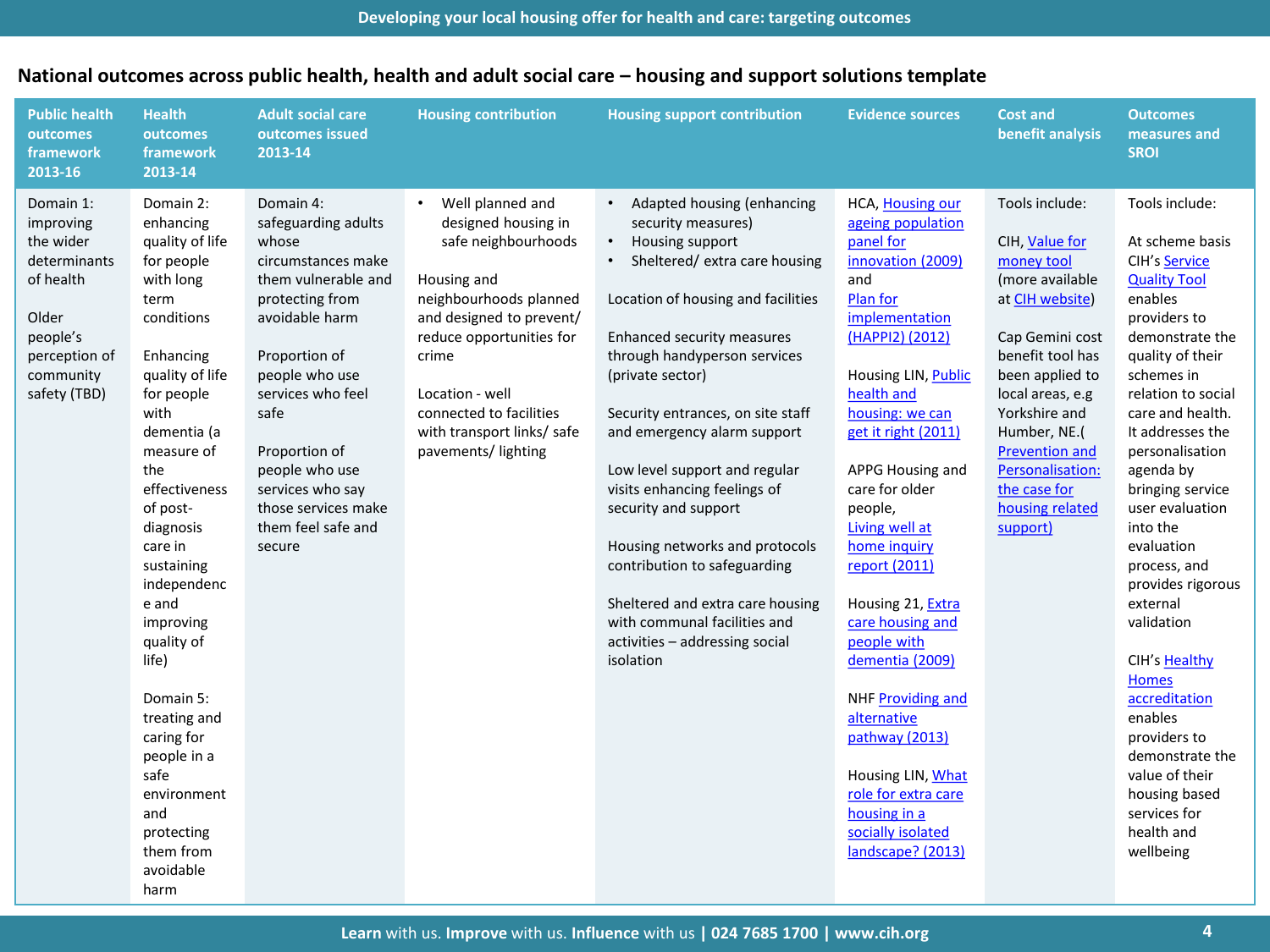| <b>Public health</b><br>outcomes<br>framework<br>2013-16                                                                               | <b>Health</b><br>outcomes<br>framework<br>2013-14                                                                                                                                                              | <b>Adult social care</b><br>outcomes issued<br>2013-14                                                                                                                                                                                                                        | <b>Housing contribution</b>                                                                                                                                                                                                                   | <b>Housing support contribution</b>                                                                                                                                                                                                                                                                                               | <b>Evidence sources</b>                                                                                                                                                           | <b>Cost and</b><br>benefit analysis                                                                                                         | <b>Outcomes</b><br>measures and<br><b>SROI</b>                                                                                                                                                                                                                                                                                                                                                             |
|----------------------------------------------------------------------------------------------------------------------------------------|----------------------------------------------------------------------------------------------------------------------------------------------------------------------------------------------------------------|-------------------------------------------------------------------------------------------------------------------------------------------------------------------------------------------------------------------------------------------------------------------------------|-----------------------------------------------------------------------------------------------------------------------------------------------------------------------------------------------------------------------------------------------|-----------------------------------------------------------------------------------------------------------------------------------------------------------------------------------------------------------------------------------------------------------------------------------------------------------------------------------|-----------------------------------------------------------------------------------------------------------------------------------------------------------------------------------|---------------------------------------------------------------------------------------------------------------------------------------------|------------------------------------------------------------------------------------------------------------------------------------------------------------------------------------------------------------------------------------------------------------------------------------------------------------------------------------------------------------------------------------------------------------|
| Domain 1:<br>improving<br>the wider<br>determinants<br>of health<br>Employment<br>for those<br>with a long<br>term health<br>condition | Domain 2:<br>enahancing<br>quality of life<br>for people<br>with long<br>term<br>conditions<br>Employment<br>of people<br>with long<br>term<br>conditions<br>Employment<br>of people<br>with mental<br>illness | Domain 1:<br>enhancing quality of<br>life for people with<br>care and support<br>needs<br>Proportion of adults<br>with learning<br>disabilities in paid<br>employment<br>Proportion of adults<br>in contact with<br>secondary mental<br>health services in<br>paid employment | Decent secure<br>housing<br>Housing provides the<br>foundation from which<br>people can engage with<br>life opportunities,<br>including education,<br>employment and training<br>Having a secure address<br>helps people access<br>employment | Supported housing<br>Floating support<br>Worklessness services<br>Providing support through<br>supported housing or floating<br>support services, enables people<br>to re-gain life skills. Many<br>support providers help<br>customers to explore<br>employment opportunities,<br>including looking at re-entering<br>employment | DCLG Research<br>into the financial<br>benefits of the<br>supporting people<br>programme (2009)<br><b>Audit Commission</b><br><b>Supporting People</b><br>review report<br>(2009) | Tools include:<br><b>CIH Value for</b><br>money tool<br>PSSRU/Housing<br>LIN, Improving<br>housing with<br>care choices for<br>older people | At a broader<br>basis the Health<br>and Housing<br>Impact<br>assessment<br>evaluates health<br>outcomes<br>resulting from<br>housing activity<br>For more on the<br>impact<br>assessment see<br>CIH's housing<br>offer<br>Forthcoming<br>from CIH:<br><b>Risk</b><br>management<br>tool and Social<br>return on<br>Investment<br>(SROI) tool (see<br><b>CIH consultancy</b><br>for future<br>developments) |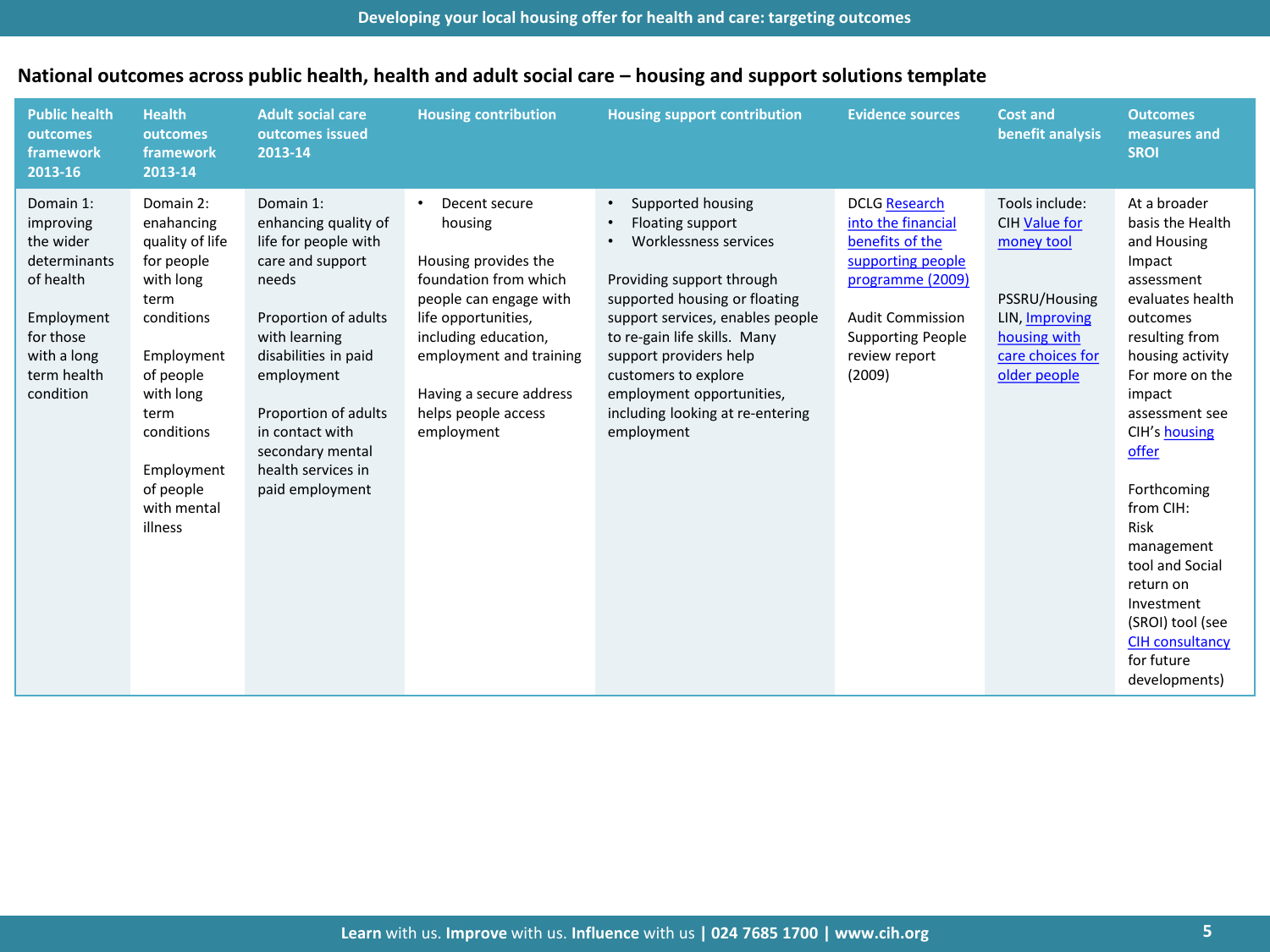| <b>Public health</b><br>outcomes<br>framework<br>2013-16                                                                                                                                                                                            | <b>Health outcomes</b><br>framework<br>2013-14                                                                                                                                                                                                                                                                                                                                                                                                                                                                                              | <b>Adult social</b><br>care outcomes<br><b>issued 2013-14</b>                                                                                                                                                                                                                                                                                                                                                                                                                                                                  | <b>Housing contribution</b>                                                                                                                                                                                                                                                                                                                                                                                                                                            | <b>Housing support contribution</b>                                                                                                                                                                                                                                                                                                                                                                                                                                                                                                                                                                                                                                                                                                                                                                                                                           | <b>Evidence sources</b>                                                                                                                                                                                                                                                                                                                                                                                                                                                                                                                                                                                   | <b>Cost and</b><br>benefit analysis                                        | <b>Outcomes</b><br>measures and<br>SROI                                                        |
|-----------------------------------------------------------------------------------------------------------------------------------------------------------------------------------------------------------------------------------------------------|---------------------------------------------------------------------------------------------------------------------------------------------------------------------------------------------------------------------------------------------------------------------------------------------------------------------------------------------------------------------------------------------------------------------------------------------------------------------------------------------------------------------------------------------|--------------------------------------------------------------------------------------------------------------------------------------------------------------------------------------------------------------------------------------------------------------------------------------------------------------------------------------------------------------------------------------------------------------------------------------------------------------------------------------------------------------------------------|------------------------------------------------------------------------------------------------------------------------------------------------------------------------------------------------------------------------------------------------------------------------------------------------------------------------------------------------------------------------------------------------------------------------------------------------------------------------|---------------------------------------------------------------------------------------------------------------------------------------------------------------------------------------------------------------------------------------------------------------------------------------------------------------------------------------------------------------------------------------------------------------------------------------------------------------------------------------------------------------------------------------------------------------------------------------------------------------------------------------------------------------------------------------------------------------------------------------------------------------------------------------------------------------------------------------------------------------|-----------------------------------------------------------------------------------------------------------------------------------------------------------------------------------------------------------------------------------------------------------------------------------------------------------------------------------------------------------------------------------------------------------------------------------------------------------------------------------------------------------------------------------------------------------------------------------------------------------|----------------------------------------------------------------------------|------------------------------------------------------------------------------------------------|
| Domain 4:<br>health care,<br>public health<br>and<br>preventing<br>premature<br>mortality<br>Emergency<br>readmission<br>within 30<br>days of<br>discharge<br>from hospital<br>Hip fractures<br>in over 65s<br>Dementia<br>and its<br>impacts (TBD) | Domain 3: helping<br>people to recover<br>from episodes of<br>ill health/ injury<br>Emergency<br>admissions for<br>conditions that<br>should not<br>normally require<br>hospital<br>admission<br>Emergency<br>readmission<br>within 30 days of<br>discharge from<br>hospital<br>Proportion of<br>older people<br>(65+) still at home<br>91 days after<br>discharge into<br>rehab/<br>reablement<br>services<br>Proportion of<br>patients<br>recovering to<br>their previous<br>levels of mobility/<br>walking ability at<br>30 and 120 days | Domain 2:<br>delaying and<br>reducing the<br>need for care<br>and support<br>Proportion of<br>older people<br>$(65+)$ still at<br>home 91 days<br>after discharge<br>into rehab/<br>reablement<br>services<br>Effectiveness of<br>reablement<br>services<br>(TBD)<br>Delayed<br>transfer of care<br>from hospital,<br>and those<br>attributable to<br>adult social care<br>Dementia $-$ a<br>measure of the<br>effectiveness of<br>post-diagnosis<br>care in<br>sustaining<br>independence<br>and improving<br>quality of life | Decent, accessible<br>$\bullet$<br>homes (LHS)<br>Well planned, secure<br>$\bullet$<br>and accessible<br>neighbourhood<br>Housing that is safe and<br>accessible, in well<br>planned and accessible<br>neighbourhoods<br>contributes to people<br>being able to re-gain life<br>skills and confidence,<br>reduces risks of further<br>accidents and falls<br>Design of housing or<br>renewal provides<br>opportunities to tailor to<br>support people with<br>dementia | • Adaptations including rapid<br>response services<br>Floating support/ sheltered/<br>$\bullet$<br>extra care housing<br>Rapid response services/<br>adaptations deliver accessible<br>housing that can help people to<br>be discharged in a timely way,<br>remain safe at home, reduce<br>need for ongoing and costly care<br>interventions, and reduce risk of<br>further accidents<br>Sheltered/extra care housing<br>can provide additional help<br>through on site staff/emergency<br>alarm response. These can also<br>provide a housing based<br>rehabilitation service for people<br>discharged from hospital but<br>unable to return home<br>immediately<br>Design of specialist housing can<br>support people with dementia to<br>remain safe, retain independent<br>living skills, reduce or delay need<br>for more intensive care<br>intervention | <b>TCPA Reuniting</b><br>health with<br>planning: healthier<br>homes, healthier<br>communities<br>(2012)<br>TCPA, Spatial<br>planning for<br>health: a guide to<br>embedding Joint<br><b>Strategic Needs</b><br><b>Assessments in</b><br>spatial planning<br>(2010)<br>Housing 21, Extra<br>care housing and<br>people with<br>dementia (2009)<br><b>DCLG, National</b><br>evaluation of the<br>handyperson<br>programme (2012)<br>NHF, Dementia:<br>finding housing<br>solutions (2013)<br>Housing LIN facing<br>the future with<br>dementia:<br>designing buildings<br>that will be<br>adaptable (2013) | Determine local<br>costs and<br>benefits using<br>tools as listed<br>above | Determine local<br>outcomes,<br>quality and SROI<br>measures using<br>tools as listed<br>above |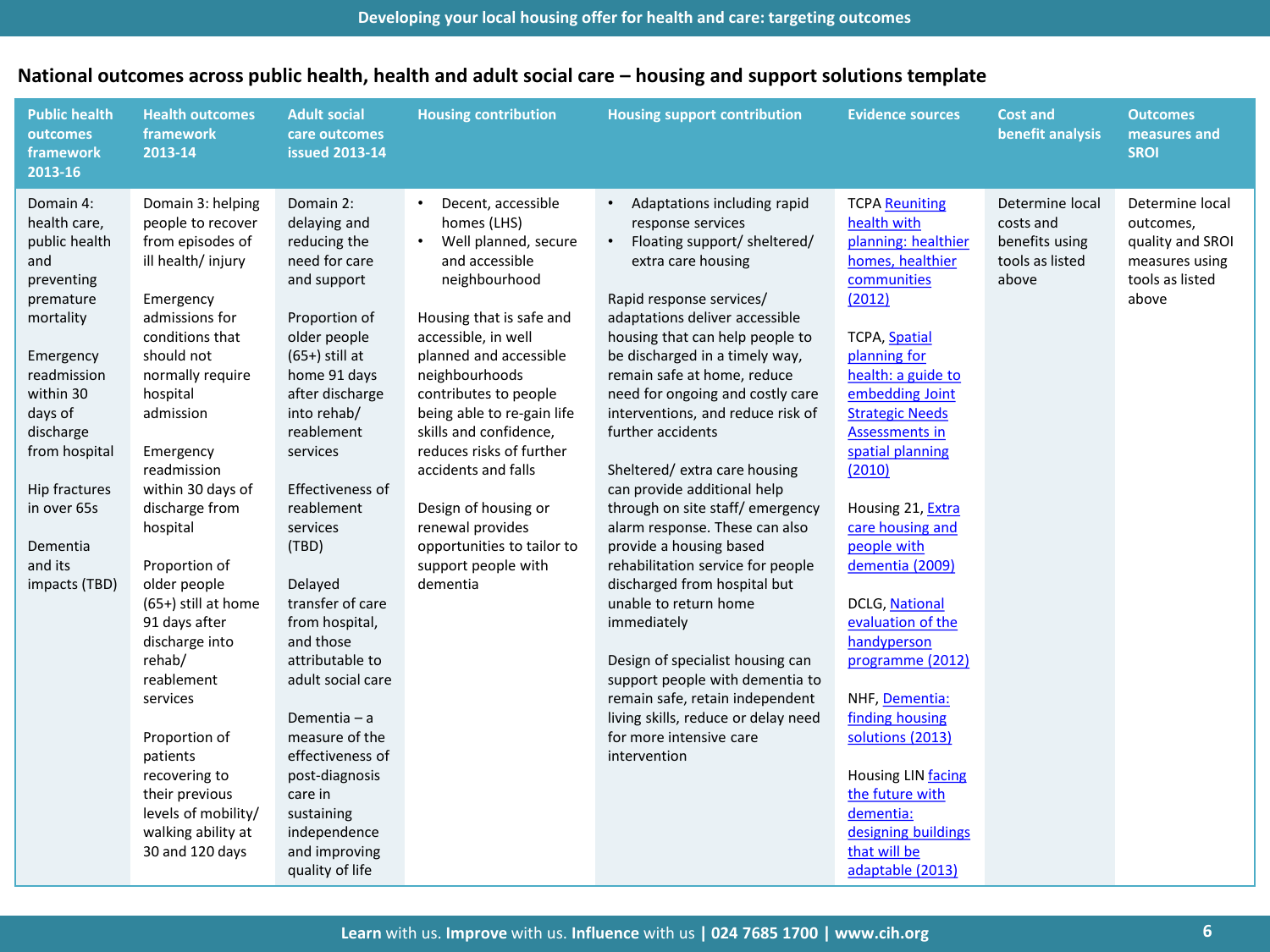| <b>Public health</b><br>outcomes<br>framework<br>2013-16                                                                                                                                                                                       | <b>Health outcomes</b><br>framework<br>2013-14                                                                                                                                                                                                                  | <b>Adult social</b><br>care outcomes<br><b>issued 2013-14</b> | <b>Housing contribution</b>                                                                                                                                                                                                                                                                                                              | <b>Housing support</b><br>contribution                                                                                                                                                                                                                                                                                                                                                                                                                                                                                                           | <b>Evidence sources</b>                                                                                                                                                                                                                                                                                                                                                                                                                                                                                                                           | <b>Cost and</b><br>benefit analysis                                        | <b>Outcomes</b><br>measures and<br><b>SROI</b>                                                 |
|------------------------------------------------------------------------------------------------------------------------------------------------------------------------------------------------------------------------------------------------|-----------------------------------------------------------------------------------------------------------------------------------------------------------------------------------------------------------------------------------------------------------------|---------------------------------------------------------------|------------------------------------------------------------------------------------------------------------------------------------------------------------------------------------------------------------------------------------------------------------------------------------------------------------------------------------------|--------------------------------------------------------------------------------------------------------------------------------------------------------------------------------------------------------------------------------------------------------------------------------------------------------------------------------------------------------------------------------------------------------------------------------------------------------------------------------------------------------------------------------------------------|---------------------------------------------------------------------------------------------------------------------------------------------------------------------------------------------------------------------------------------------------------------------------------------------------------------------------------------------------------------------------------------------------------------------------------------------------------------------------------------------------------------------------------------------------|----------------------------------------------------------------------------|------------------------------------------------------------------------------------------------|
| Domain 4:<br>health care,<br>public health<br>and<br>preventing<br>premature<br>mortality<br>Mortality<br>from<br>preventable<br>causes<br>Mortality<br>from all<br>cardiovascular<br>diseases<br>Mortality<br>from<br>respiratory<br>diseases | Domain 1:<br>preventing<br>people from<br>dying<br>prematurely<br>Potential years<br>life lost from<br>causes<br>amendable to<br>health care<br>Under 75<br>mortality rate<br>cardiovascular<br>disease<br>Under 75<br>mortality rate<br>respiratory<br>disease |                                                               | Energy efficiency<br>٠<br>Lifetime Homes<br>standard housing<br>development<br>Energy efficiency<br>addresses temperature<br>and its impact on<br>cardiovascular disease<br>and respiratory<br>problems.<br>Warm homes and<br>accessible homes both<br>reduce likelihood of<br>falls and accidents, and<br>decrease reliance on<br>care. | Adaptations<br>$\bullet$<br>Telecare<br>Adaptations to housing<br>enable people to continue<br>tasks of daily living for<br>longer, reduce reliance on<br>care, and reduce risks of<br>falls and accidents<br>Telecare coupled with<br>robust support services<br>can support older and<br>disabled people to live<br>safely at home, with peace<br>of mind as they can access<br>assistance when needed<br>and in emergencies. The<br>development of telehealth<br>provides additional<br>support to monitor health<br>and long term conditions | BMA, Housing and health:<br>building for the future<br>(2003)<br>Frances Heywood and<br>Lynn Turner for ODI/DWP,<br>Better outcomes, lower<br>costs (2007)<br>Marmot Review, Fair<br><b>Society, Healthy Lives</b><br>(2010)<br>HCA, Housing our ageing<br>population panel for<br>innovation (2009)<br>APPG Housing and care for<br>older people,<br>Living well at home inquiry<br>report (2011)<br><b>BRE for CIEH The health</b><br>costs of cold housing<br>(2011)<br>NHF On the pulse (2012)<br>Lifetime Homes Living All<br>project (2009) | Determine local<br>costs and<br>benefits using<br>tools as listed<br>above | Determine local<br>outcomes,<br>quality and SROI<br>measures using<br>tools as listed<br>above |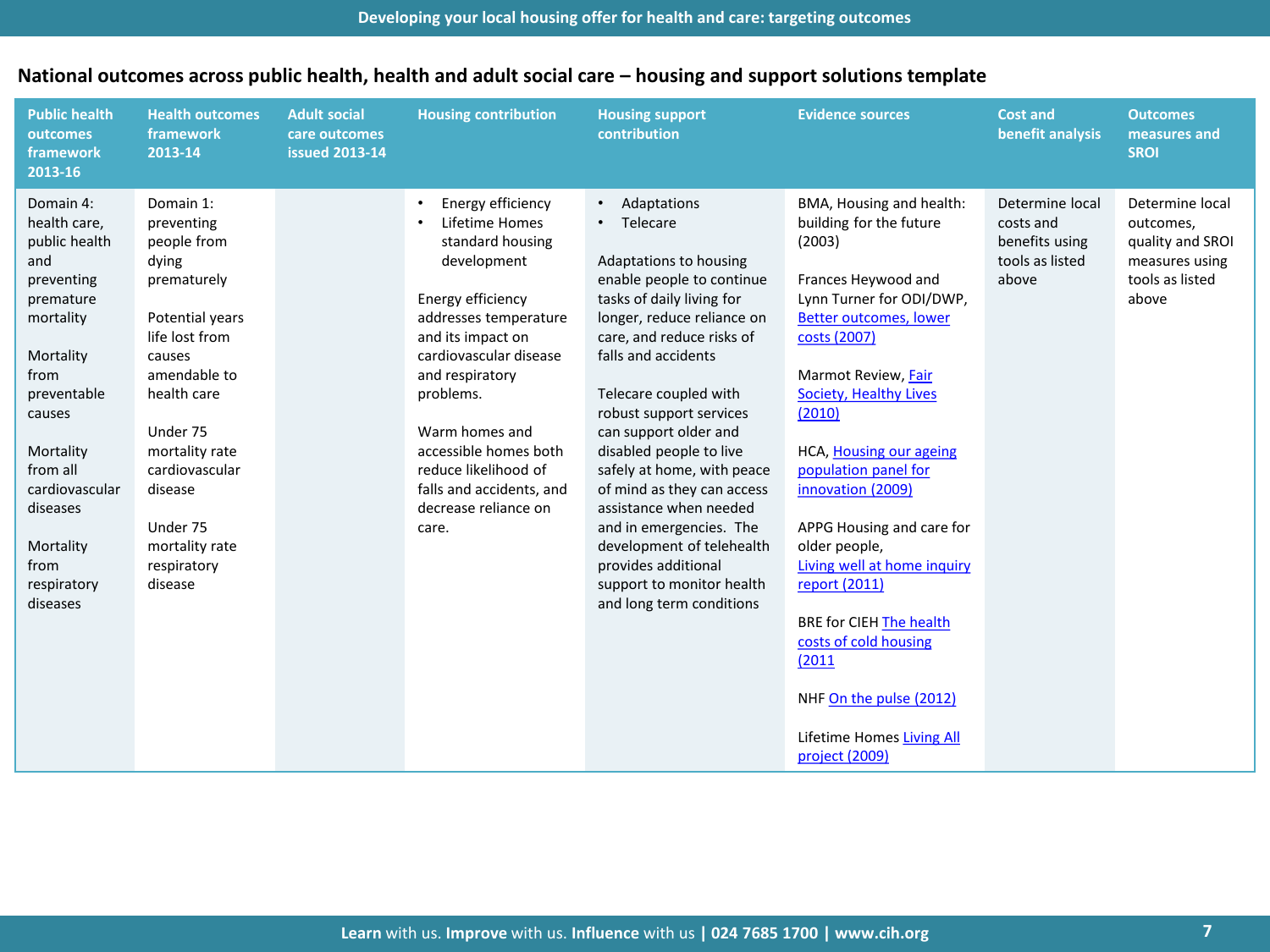| <b>Public health</b><br>outcomes<br>framework<br>2013-16                                                                                          | <b>Health</b><br>outcomes<br>framework<br>2013-14 | <b>Adult social</b><br>care outcomes<br><b>issued 2013-14</b>                                                                                                                                                                                                                                                                                                    | <b>Housing contribution</b>                                                                                                                                                                                                | <b>Housing support</b><br>contribution                                                                                                                                                                                                                                                                                                                                                                                                                                                                                                                                | <b>Evidence sources</b>                                                                                                                                                                                                                                                                                                                                                                                                                                                                                        | <b>Cost and</b><br>benefit analysis                                        | <b>Outcomes</b><br>measures and<br><b>SROI</b>                                                 |
|---------------------------------------------------------------------------------------------------------------------------------------------------|---------------------------------------------------|------------------------------------------------------------------------------------------------------------------------------------------------------------------------------------------------------------------------------------------------------------------------------------------------------------------------------------------------------------------|----------------------------------------------------------------------------------------------------------------------------------------------------------------------------------------------------------------------------|-----------------------------------------------------------------------------------------------------------------------------------------------------------------------------------------------------------------------------------------------------------------------------------------------------------------------------------------------------------------------------------------------------------------------------------------------------------------------------------------------------------------------------------------------------------------------|----------------------------------------------------------------------------------------------------------------------------------------------------------------------------------------------------------------------------------------------------------------------------------------------------------------------------------------------------------------------------------------------------------------------------------------------------------------------------------------------------------------|----------------------------------------------------------------------------|------------------------------------------------------------------------------------------------|
| Domain 1:<br>improving the<br>wider<br>determinants of<br>health<br>People with<br>mental illness or<br>disability in<br>settled<br>accommodation |                                                   | Domain 1:<br>enhancing<br>quality of life<br>for people with<br>care and<br>support needs<br>Proportion of<br>people with<br>learning<br>disabilities<br>living in their<br>own home/<br>with their<br>family<br>Proportion of<br>adults in<br>contact with<br>secondary<br>mental health<br>services living<br>independently<br>(with or<br>without<br>support) | Decent secure<br>housing<br>Decent and secure<br>housing provides a<br>platform from which<br>people can gain<br>lifeskills and explore<br>education,<br>employment training<br>and volunteering to<br>engage with society | Supported housing<br>$\bullet$<br>Floating support<br>$\bullet$<br>Supported housing<br>followed by / or floating<br>support can enable people<br>to re/gain skills for<br>independent living to<br>maintain their own<br>tenancy and home life<br>Provision of support and<br>care in a housing setting<br>can reduce/prevent need<br>for more institutional<br>health or care<br>interventions<br>Support schemes can<br>enable people to access<br>private rented sector<br>housing or home<br>ownership and maintain<br>independent living with<br>greater choice | DCLG Research into the<br>financial benefits of the<br>supporting people<br>programme (2009)<br><b>Audit Commission</b><br>Supporting People review<br>report (2009)<br>York Uni Centre for<br>Housing Policy,<br>Demonstrating the<br>effectiveness of housing<br>support services for<br>people with mental health<br>problems: A review (2011)<br>Integrated Care Network,<br><b>Commissioning housing</b><br>support for health and<br>wellbeing (2008)<br><b>Mental Health Network</b><br>briefing (2012) | Determine local<br>costs and<br>benefits using<br>tools as listed<br>above | Determine local<br>outcomes,<br>quality and SROI<br>measures using<br>tools as listed<br>above |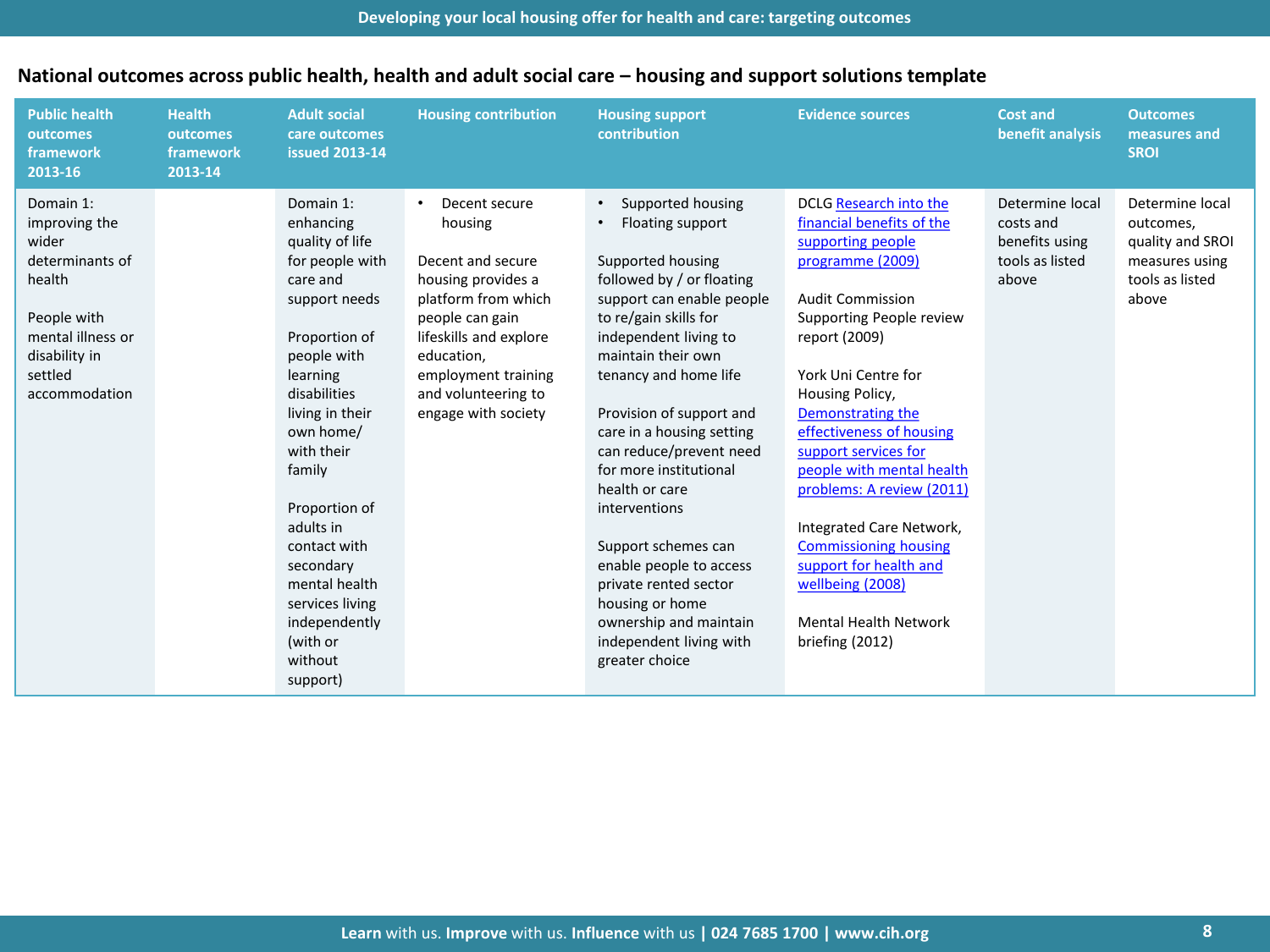| <b>Public health</b><br>outcomes<br>framework<br>2013-16                                                                                                                                                                                                    | <b>Health</b><br>outcomes<br>framework<br>2013-14                                                                                                                                                                           | <b>Adult social</b><br>care outcomes<br><b>issued 2013-14</b> | <b>Housing constribution</b>                                                                                                                                                                                                                                                                                                                                                                                                                                                                                                                                           | <b>Housing</b><br>support<br>contribution                                                                                                              | <b>Evidence sources</b>                                                                                                                                                                                                                                                                                                                                                                                                                                  | <b>Cost and</b><br>benefit analysis                                        | <b>Outcomes</b><br>measures and<br><b>SROI</b>                                                 |
|-------------------------------------------------------------------------------------------------------------------------------------------------------------------------------------------------------------------------------------------------------------|-----------------------------------------------------------------------------------------------------------------------------------------------------------------------------------------------------------------------------|---------------------------------------------------------------|------------------------------------------------------------------------------------------------------------------------------------------------------------------------------------------------------------------------------------------------------------------------------------------------------------------------------------------------------------------------------------------------------------------------------------------------------------------------------------------------------------------------------------------------------------------------|--------------------------------------------------------------------------------------------------------------------------------------------------------|----------------------------------------------------------------------------------------------------------------------------------------------------------------------------------------------------------------------------------------------------------------------------------------------------------------------------------------------------------------------------------------------------------------------------------------------------------|----------------------------------------------------------------------------|------------------------------------------------------------------------------------------------|
| Domain 1:<br>improving the<br>wider<br>determinants of<br>health<br>Percentage of<br>population<br>affected by noise<br>Statutory<br>homelessness<br>Utilisation of<br>green space for<br>exercise/health<br>Fuel poverty<br>Domain 3: health<br>protection | Domain 3:<br>helping<br>people to<br>recover from<br>ill health/<br>injury<br>Preventing<br>lower<br>respiratory<br>tract<br>infections in<br>children from<br>becoming<br>serious<br>(reducing<br>emergency<br>admissions) |                                                               | Strategic planning for housing/<br>neighbourhoods<br><b>Statutory homelessness</b><br>function of LAs<br>Energy efficiency<br>$\bullet$<br>Housing standards<br>Local housing and planning<br>authorities contribute to effective<br>public health/ health<br>interventions through the design<br>and development of good housing<br>and neighbourhoods that support<br>health and wellbeing (including<br>green / community space for<br>exercise)<br>Environmental health enables<br>action on housing standards<br>(including cold and damp) and<br>issues of noise | $\bullet$<br>Housing<br>support<br>Housing<br>support to<br>homeless<br>households<br>aims to prevent<br>repeat episodes<br>$\sigma$ f<br>homelessness | <b>TCPA Reuniting health</b><br>with planning: healthier<br>homes, healthier<br>communities (2012)<br><b>TCPA, Spatial planning for</b><br>health: a guide to<br>embedding Joint Strategic<br><b>Needs Assessments in</b><br>spatial planning (2010)<br>CIEH, the health impacts<br>of poor housing (2011)<br>BMA, Housing and health:<br>building for the future<br>(2003)<br>District Council's Network,<br>District action on public<br>health (2013) | Determine local<br>costs and<br>benefits using<br>tools as listed<br>above | Determine local<br>outcomes,<br>quality and SROI<br>measures using<br>tools as listed<br>above |
| Air pollution                                                                                                                                                                                                                                               |                                                                                                                                                                                                                             |                                                               | Good housing standards help to<br>address issues of air pollution<br>(damp/ mold etc) in homes<br>Local housing authorities exercise<br>a statutory homelessness<br>function, with housing options<br>services that aim to prevent<br>homelessness, extend partnership<br>with private landlords, support<br>access through deposit schemes                                                                                                                                                                                                                            |                                                                                                                                                        |                                                                                                                                                                                                                                                                                                                                                                                                                                                          |                                                                            |                                                                                                |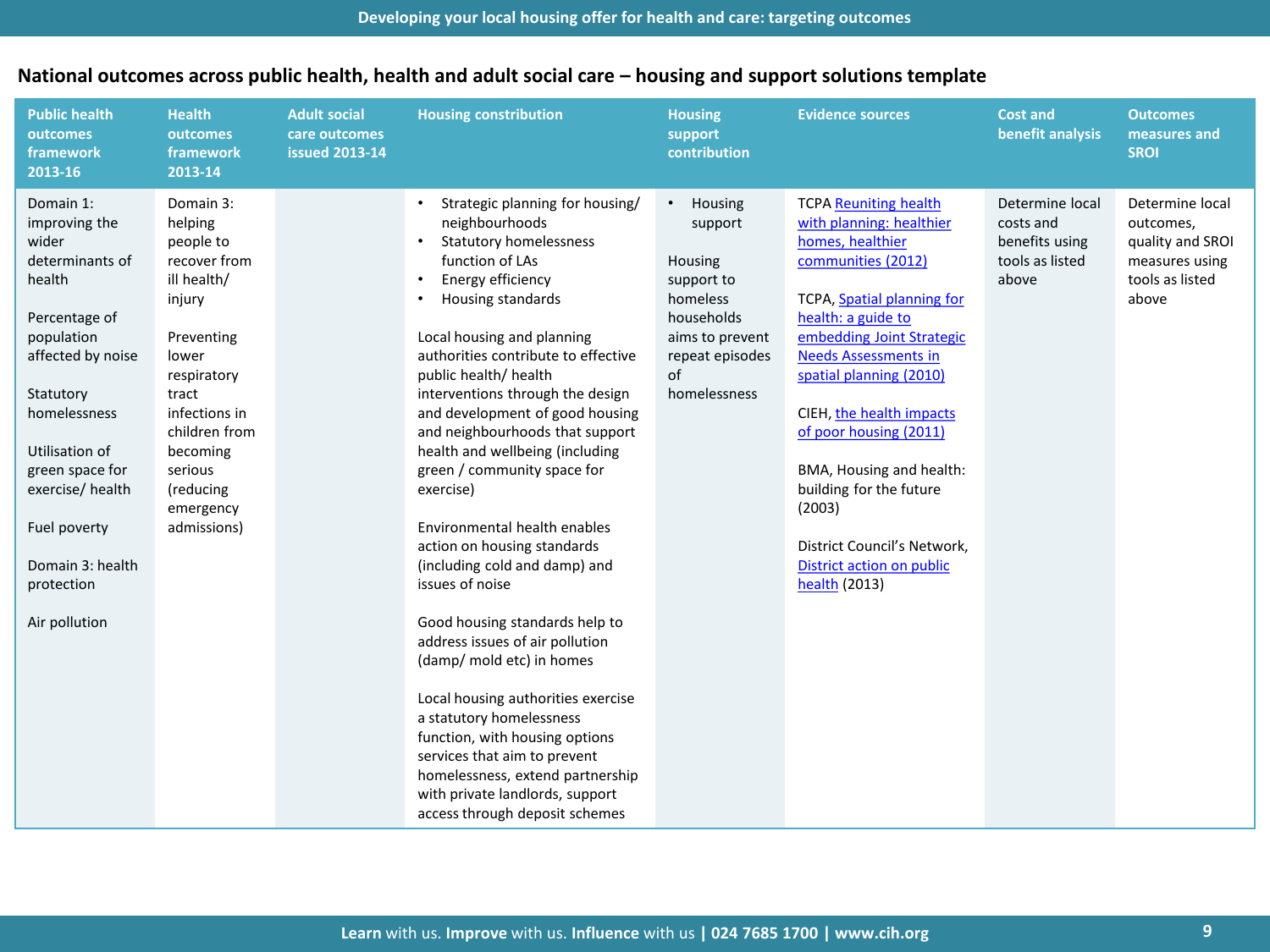| <b>Public health</b><br>outcomes<br>framework<br>2013-16                                                                                                                                                                             | <b>Health</b><br>outcomes<br>framework<br>2013-14                                                                                                                                                                                        | <b>Adult social care</b><br>outcomes issued<br>2013-14 | <b>Housing contribution</b>                                                                                                                                                                                                                                                                                                                                                      | <b>Housing support contribution</b>                                                                                                                                                                                                                                                                                                                                                                                     | <b>Evidence sources</b>                                                                                                                                                                                                                                                                                                                                          | <b>Cost and</b><br>benefit<br>analysis                                     | <b>Outcomes</b><br>measures<br>and SROI                                                                 |
|--------------------------------------------------------------------------------------------------------------------------------------------------------------------------------------------------------------------------------------|------------------------------------------------------------------------------------------------------------------------------------------------------------------------------------------------------------------------------------------|--------------------------------------------------------|----------------------------------------------------------------------------------------------------------------------------------------------------------------------------------------------------------------------------------------------------------------------------------------------------------------------------------------------------------------------------------|-------------------------------------------------------------------------------------------------------------------------------------------------------------------------------------------------------------------------------------------------------------------------------------------------------------------------------------------------------------------------------------------------------------------------|------------------------------------------------------------------------------------------------------------------------------------------------------------------------------------------------------------------------------------------------------------------------------------------------------------------------------------------------------------------|----------------------------------------------------------------------------|---------------------------------------------------------------------------------------------------------|
| Domain 2: health<br>improvement<br>People are<br>helped to live<br>healthy lifestyles,<br>make healthy life<br>choices, reduce<br>health<br>inequalities<br>Under 18<br>conceptions<br>Successful<br>completion of<br>drug treatment |                                                                                                                                                                                                                                          |                                                        |                                                                                                                                                                                                                                                                                                                                                                                  | Housing support<br>$\bullet$<br>Specialist housing<br>$\bullet$<br>Housing support services can<br>enable people to address lifestyle<br>choices that can be negative.<br>Specialist housing solutions<br>include those that support<br>teenage parents, encouraging<br>engagement with education,<br>employment and training<br>Supported housing solution that<br>actively help people to address<br>substance misuse | CIH, Role of housing<br>in drugs recovery,<br>(2012)<br>CIH, How to support<br>tenants in drugs<br>recovery (2013)<br><b>DCLG Research into</b><br>the financial benefits<br>of the supporting<br>people programme<br>(2009)                                                                                                                                     | Determine<br>local costs and<br>benefits using<br>tools as listed<br>above | Determine<br>local<br>outcomes,<br>quality and<br>SROI<br>measures<br>using tools<br>as listed<br>above |
|                                                                                                                                                                                                                                      | Domain 4:<br>ensuring that<br>people have a<br>positive<br>experience of<br>care<br>Access to<br>primary care<br>services<br>Improving<br>experience of<br>end of life care<br>Improving<br>people's<br>experience of<br>integrated care |                                                        | Strategic planning for<br>housing<br>Effective local planning<br>reflecting local needs<br>and demographic<br>composition to support<br>well connected<br>neighbourhoods (easy<br>and safe access to<br>facilities including<br>primary care)<br>Decent housing choices<br>that enable people to<br>remain in their local<br>community and<br>support networks at<br>end of life | Housing support<br>Housing support services/<br>supported housing that can<br>enable people to die in place of<br>their choosing (often at home)<br>Housing support solutions can<br>prevent or reduce need for more<br>costly or institutional care<br>interventions, and provide setting<br>for safe and quick recovery from<br>injury/illness                                                                        | <b>TCPA Reuniting health</b><br>with planning:<br>healthier homes,<br>healthier<br>communities (2012)<br>TCPA, Spatial planning<br>for health: a guide to<br>embedding Joint<br><b>Strategic Needs</b><br><b>Assessments in spatial</b><br>planning (2010)<br>Home Group, A good<br>death project /<br>evaluation of project's<br>use of digital<br>technologies | Determine<br>local costs and<br>benefits using<br>tools as listed<br>above | Determine<br>local<br>outcomes,<br>quality and<br>SROI<br>measures<br>using tools<br>as listed<br>above |